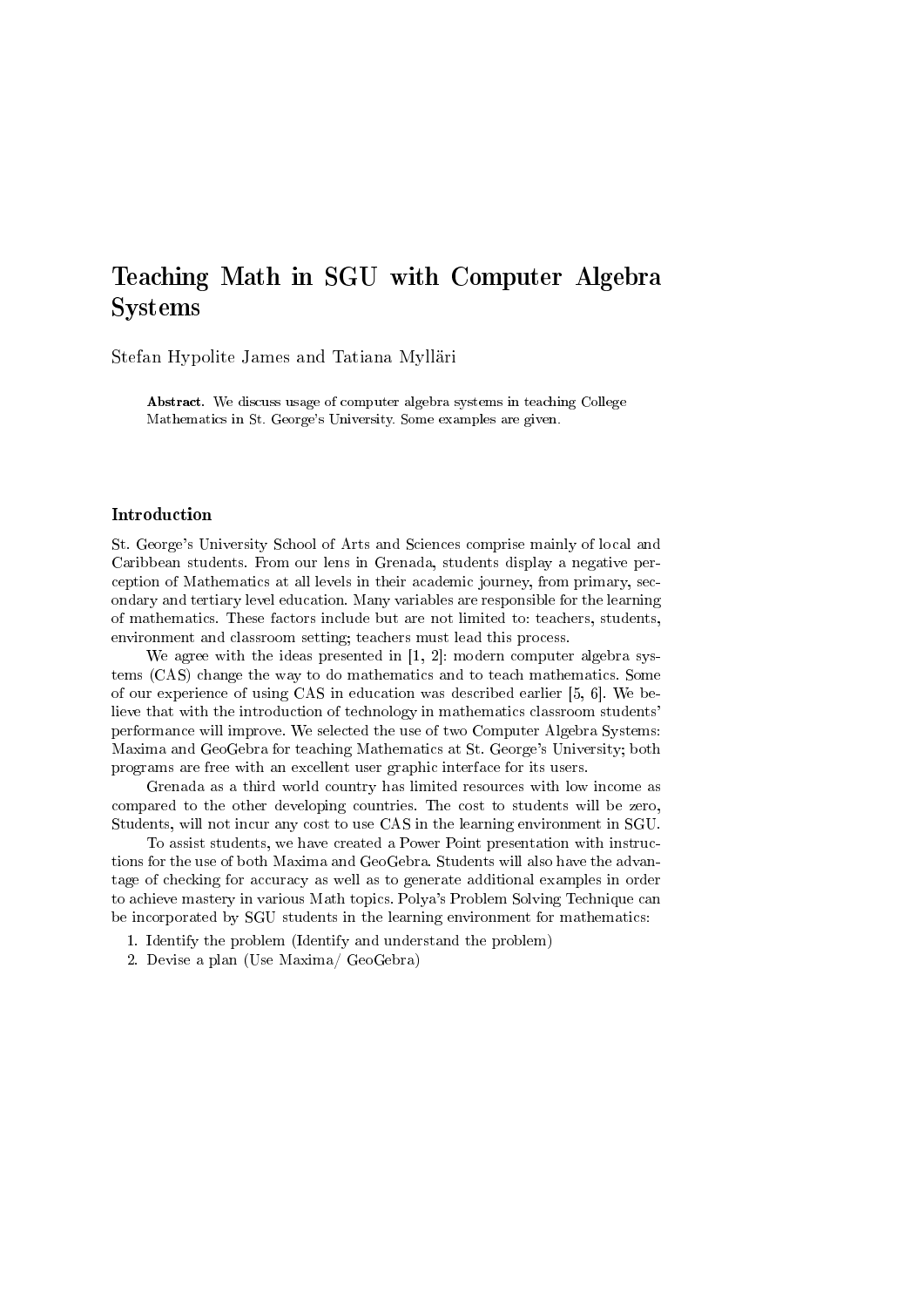- 3. Carryout the Plan (Correctly input the information in Maxima / GeoGebra; use the power point for assistance) CAS
- 4. Check-Back (Check physical workings with CAS answers).

Teachers are stagnated with the method in which math is taught in the Caribbean. We believe that with the use of technology students will be motivated to learn Math concepts in the learning environment. Teachers can also use CAS to generated additional examples for students as well as it can positively assist with the explanations of complicated Math problems; teachers do not have to waste time on problems that are difficult from the computational point of view. Topics which can be incorporated with the use of CAS: basic simplification, factorization, solving polynomial equations, solving linear systems with 2, 3 and more variables, matrices (determinant of 3x3 and inverse of a matrix), Geometry (area, perimeter and volume of shapes), and others. Below, we give just a few examples of how we are using CAS in the classroom.

#### 1. Examples with Maxima

Certainly, Mathematica or Maple would be even better to use in the classroom, but Maxima can do most of things needed and as it was mentioned earlier, Maxima is free. Some examples and discussion of using Maxima in education can be found in [3, 4].

Maxima easily allows calculation of the determinant of Matrix A or finding the inverse of the matrix (Figure 1). It is very easy to solve quadratic equation

| $(%)$ <sup>2</sup> ) A: matrix(<br>[7,0,3], |                      |                  |                |                 |  |
|---------------------------------------------|----------------------|------------------|----------------|-----------------|--|
| $[5, -2, 1]$ ,                              |                      | (%i6) invert(A); |                |                 |  |
| $[6, 4, -1]$                                |                      |                  | 6              |                 |  |
|                                             |                      | 41               | 41             | $\overline{41}$ |  |
|                                             | $(% )^{(1,0),(1,0)}$ |                  | $\frac{25}{1}$ |                 |  |
| $(% )^{(1,0),(2,0)}$                        |                      | $\overline{82}$  | 82             |                 |  |
| 6                                           |                      | 16               | $\frac{14}{1}$ |                 |  |
|                                             |                      | 41               | 41             | 41              |  |
| $(%i4)$ determinant(A);<br>(%o4)<br>82      |                      |                  |                |                 |  |

Figure 1. Calculation of the determinant and inverse of matrix A

and illustrate solutions with a plot (Figure 2). It is also easy to solve systems of linear equations and in the case of two equations with two variables to illustrate it (Figure 3).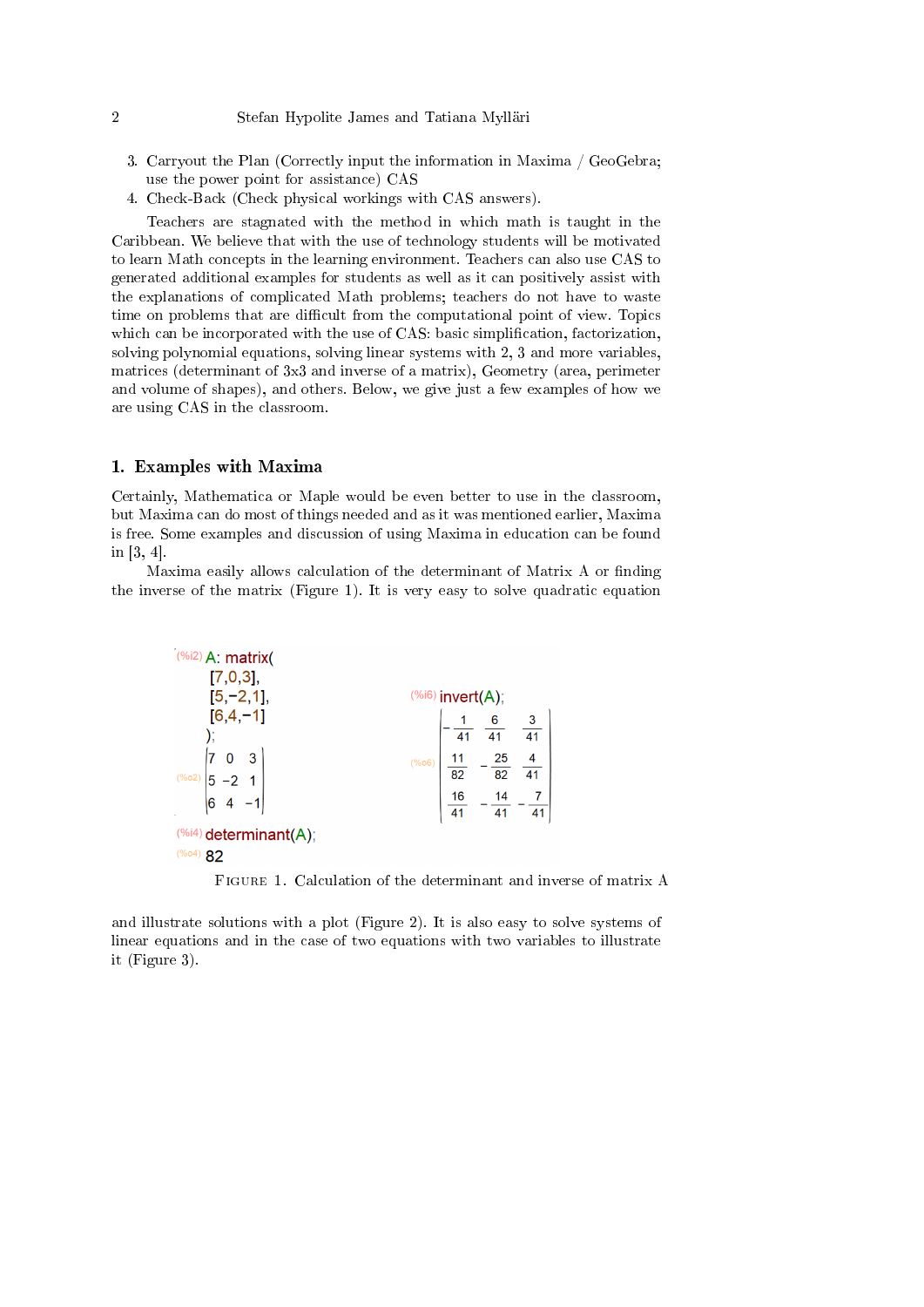

Figure 2. Solution of Quadratic Equation



Figure 3. Solution of Linear System

### 2. Some examples with GeoGebra

GeoGebra is useful not only for solving problems, but also for preparing illustrations, demonstrations and experimenting. Some basic examples are shown on figures  $5, 4,$  and  $6.$ 

# Conclusion

Using CAS helps students to deal with complicated problems, lets students to check results obtained by hand. Teacher can use CAS for demonstrations during the lecture and for preparing students' assignments. We believe that using CAS in the classroom will improve the quality of teaching mathematics.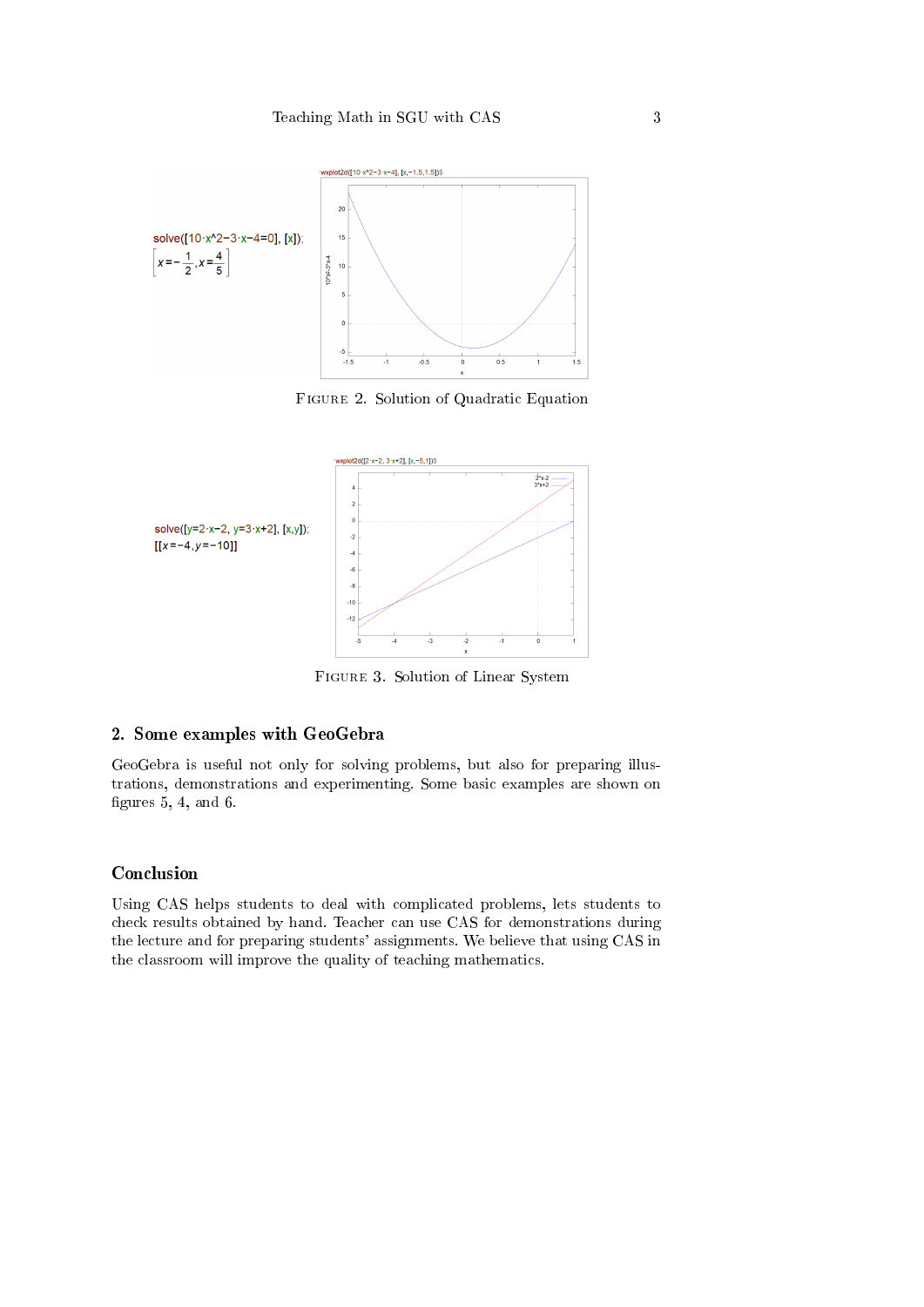

Figure 4. Circumference of a circle



FIGURE 5. Finding of area and perimeter of a trapezium

# References

- [1] Vavilov N. A. Computers as fresh mathematical reality. I. Personal account. Computer Tools in Education (2), pp. 5-26, 2020.
- [2] Vavilov N. A., Halin V.G., Yurkov A. V. Mathematica for non-mathematician: University textbook, Moscow, 2021 (in Russian)
- [3] Karjanto, N., Husain, H. S. Adopting Maxima as an Open-Source Computer Algebra System into Mathematics Teaching and Learning, Proceedings of the 13th International Congress on Mathematical Education, pp. 733-734, Springer International Publishing, 2017.